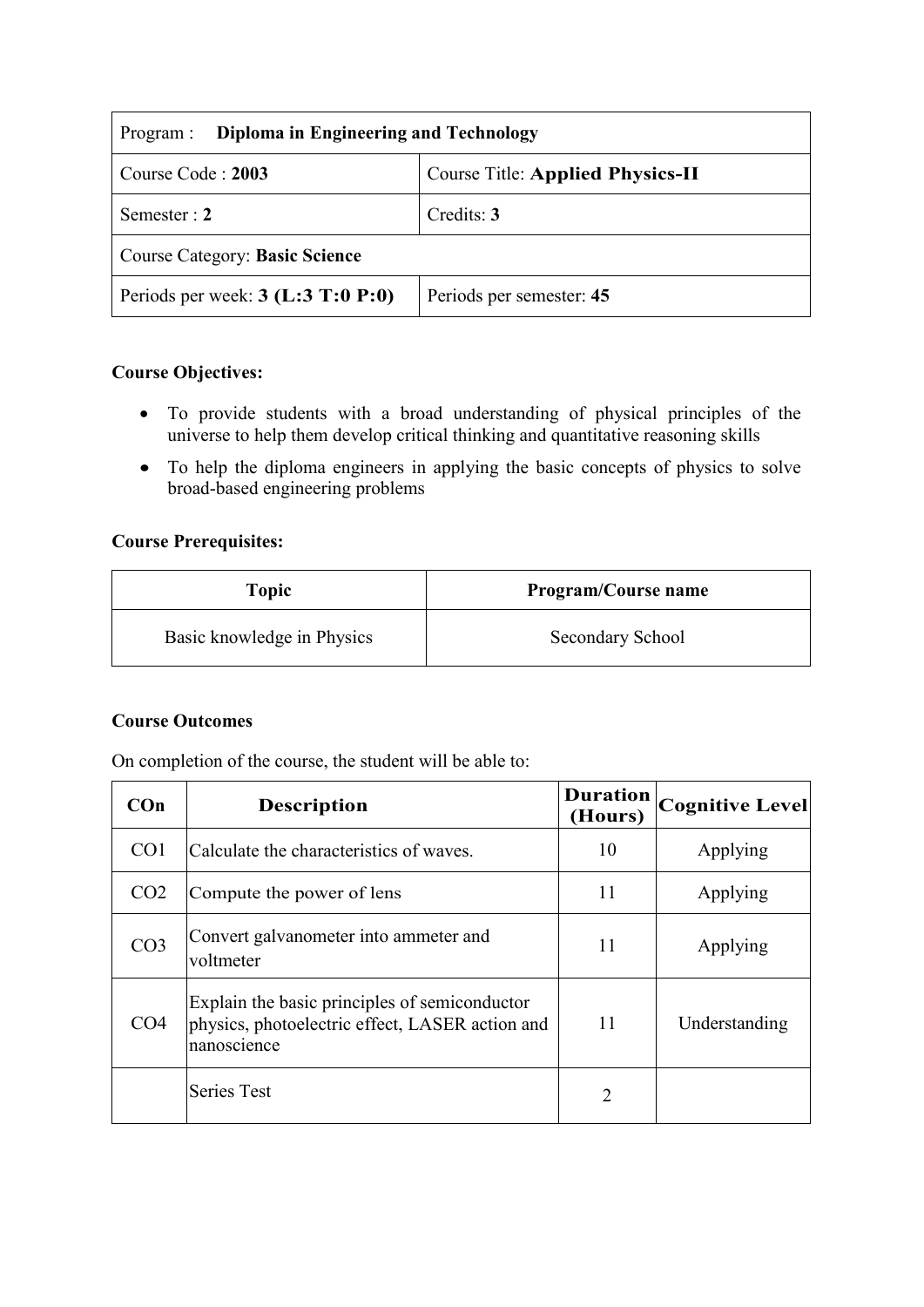### **CO-PO Mapping**

| Course<br><b>Outcomes</b> | PO <sub>1</sub> | PO <sub>2</sub> | PO <sub>3</sub> | PO <sub>4</sub> | <b>PO5</b> | <b>PO6</b> | PO <sub>7</sub> |
|---------------------------|-----------------|-----------------|-----------------|-----------------|------------|------------|-----------------|
| CO <sub>1</sub>           | 3               |                 |                 |                 |            |            |                 |
| CO <sub>2</sub>           | 3               |                 |                 |                 |            |            |                 |
| CO <sub>3</sub>           | 3               |                 |                 |                 |            |            |                 |
| CO <sub>4</sub>           | ◠               |                 |                 |                 |            |            |                 |

# 3-Strongly mapped, 2-Moderately mapped, 1- Weakly mapped

## **Course Outline**

| <b>Module</b><br><b>Outcomes</b> | <b>Description</b>                                                                    | <b>Duration</b><br>(Hours) | <b>Cognitive Level</b> |
|----------------------------------|---------------------------------------------------------------------------------------|----------------------------|------------------------|
| CO <sub>1</sub>                  | Calculate the characteristics of waves.                                               |                            |                        |
| M1.01                            | Discuss simple harmonic motion and its<br>properties.                                 | 3                          | Understanding          |
| M <sub>1.02</sub>                | Apply the basic knowledge of wave motion to<br>calculate the characteristics of waves | 3                          | Applying               |
| M1.03                            | Define ultrasonic waves and list its<br>applications.                                 | $\overline{2}$             | Understanding          |
| M1.04                            | Familiarize with the parameters of acoustics of<br>buildings.                         | $\overline{2}$             | Understanding          |

# **Module 1: Wave motion and its applications**

Periodic motion, Simple Harmonic Motion (SHM): Definition and examples, Projection of a uniform circular motion along a diameter, Expressions for displacement, velocity, acceleration, time period and frequency

Waves: Transverse and longitudinal waves with examples, Sound and light waves, Characteristics of a wave- velocity, frequency, wavelength, amplitude and phase, Relation between frequency, wave velocity and wavelength, principle of superposition of waves and beat formation, ultrasonic waves: properties and its applications, (numerical problems)

Acoustics of buildings: reverberation, reverberation time, echo, noise, methods to control reverberation time.

| CO <sub>2</sub> | Compute the power of lens                                                                 |               |
|-----------------|-------------------------------------------------------------------------------------------|---------------|
| M2.01           | Explain basic laws of optics and establish the<br>image formation in case of convex lens. | Understanding |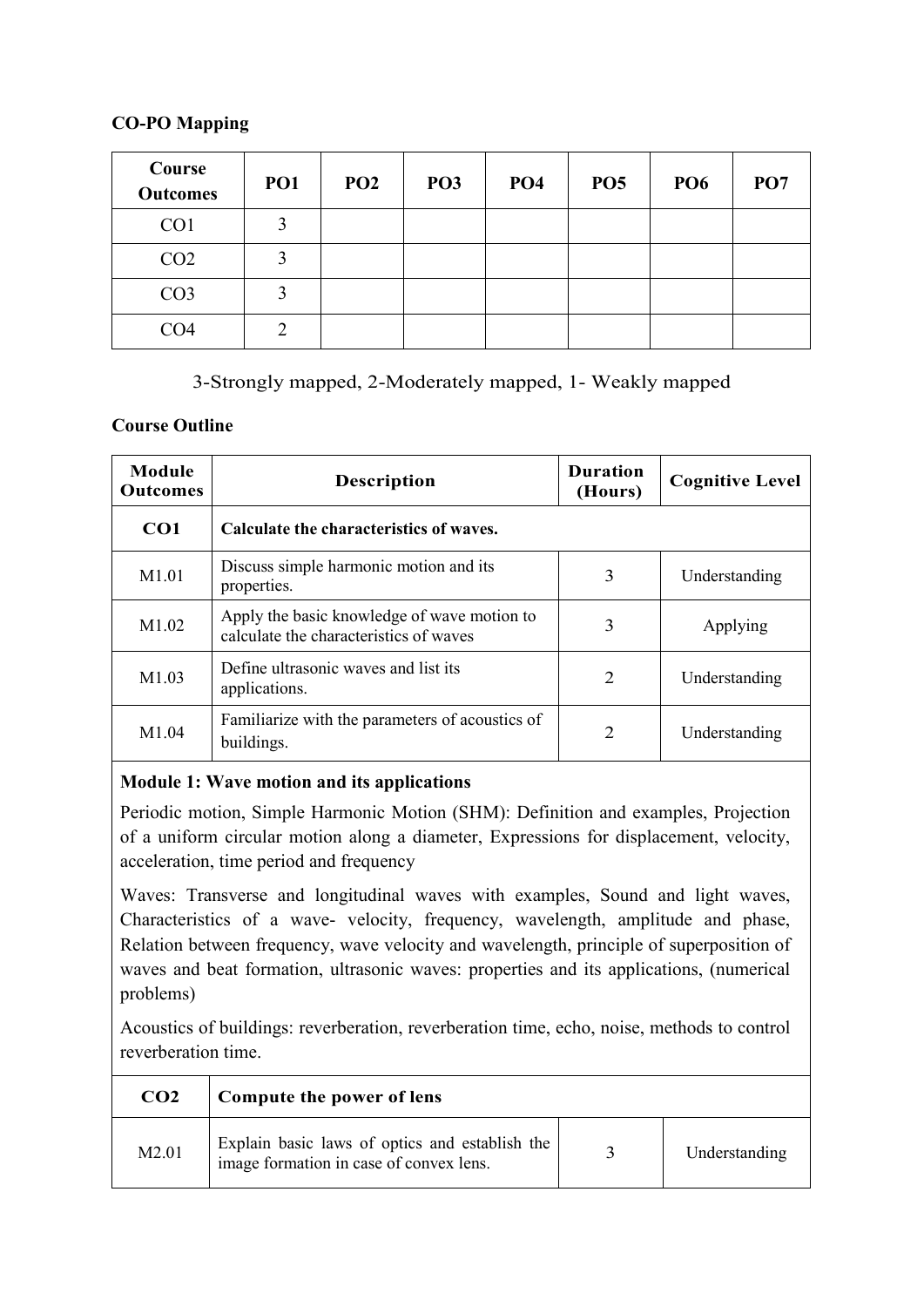| M <sub>2.02</sub>  | Apply distance relation to find the power of<br>lens and discuss various lens defects.                   | 3 | Applying      |
|--------------------|----------------------------------------------------------------------------------------------------------|---|---------------|
| M <sub>2.0</sub> 3 | Explain the working of optical instruments.                                                              | 2 | Understanding |
| M <sub>2.04</sub>  | <b>Describe</b><br>reflection<br>internal<br>total<br>and<br>propagation of light through optical fiber. | 3 | Understanding |
|                    | Series $Test-I$                                                                                          |   |               |

## **Module2**: **Optics**

Laws of reflection and refraction, refractive index, concave and convex lens, image formation by convex lens, distance formula connecting u*, v* and *f* for lenses, power of lens(problems based on distance formula and power of lens), magnification, lens defects (Chromatic aberration and Spherical aberration). Optical instruments: working and uses of simple microscope and astronomical telescope

Total internal reflection, critical angle and conditions for total internal reflection, light propagation in optical fiber, fiber types, applications of optical fiber in telecommunication and medical field.

| CO <sub>3</sub> | Convert galvanometer into ammeter and voltmeter                                                                                          |                |               |
|-----------------|------------------------------------------------------------------------------------------------------------------------------------------|----------------|---------------|
| M3.01           | Explain Coulomb's law, electric field, electric<br>potential etc.                                                                        | $\overline{2}$ | Understanding |
| M3.02           | Discuss Ohm's law and apply it to calculate the<br>effective resistance in electrical circuits                                           | 3              | Applying      |
| M3.03           | Apply Kirchhoff's laws to explain the working<br>of a meter bridge                                                                       | $\overline{2}$ | Applying      |
| M3.04           | Discuss magnetic effect of electric current and<br>apply it to explain the working of moving coil<br>galvanometer, ammeter and voltmeter | $\overline{4}$ | Applying      |

### **Module 3: Electromagnetism**

Coulomb's law, unit of charge, Electric field, Electric potential, Capacitor, Capacitance and its units, Electric Current and its units, Direct and alternating current, Ohm's law and its verification, Resistance and its units, Specific resistance, Conductance, Specific conductance, Series and parallel combination of resistances. Factors affecting resistance of a wire, carbon resistances and colour coding (numerical problems related to Ohm's law and law of resistance), Kirchhoff's laws, Wheatstone bridge and its applications (meter bridge)

Magnetic field and its unit, concept of electromagnetic induction, Faraday's laws, Lorentz force, Force on a current carrying conductor, construction and working of moving coil galvanometer, conversion of a galvanometer to voltmeter and ammeter,